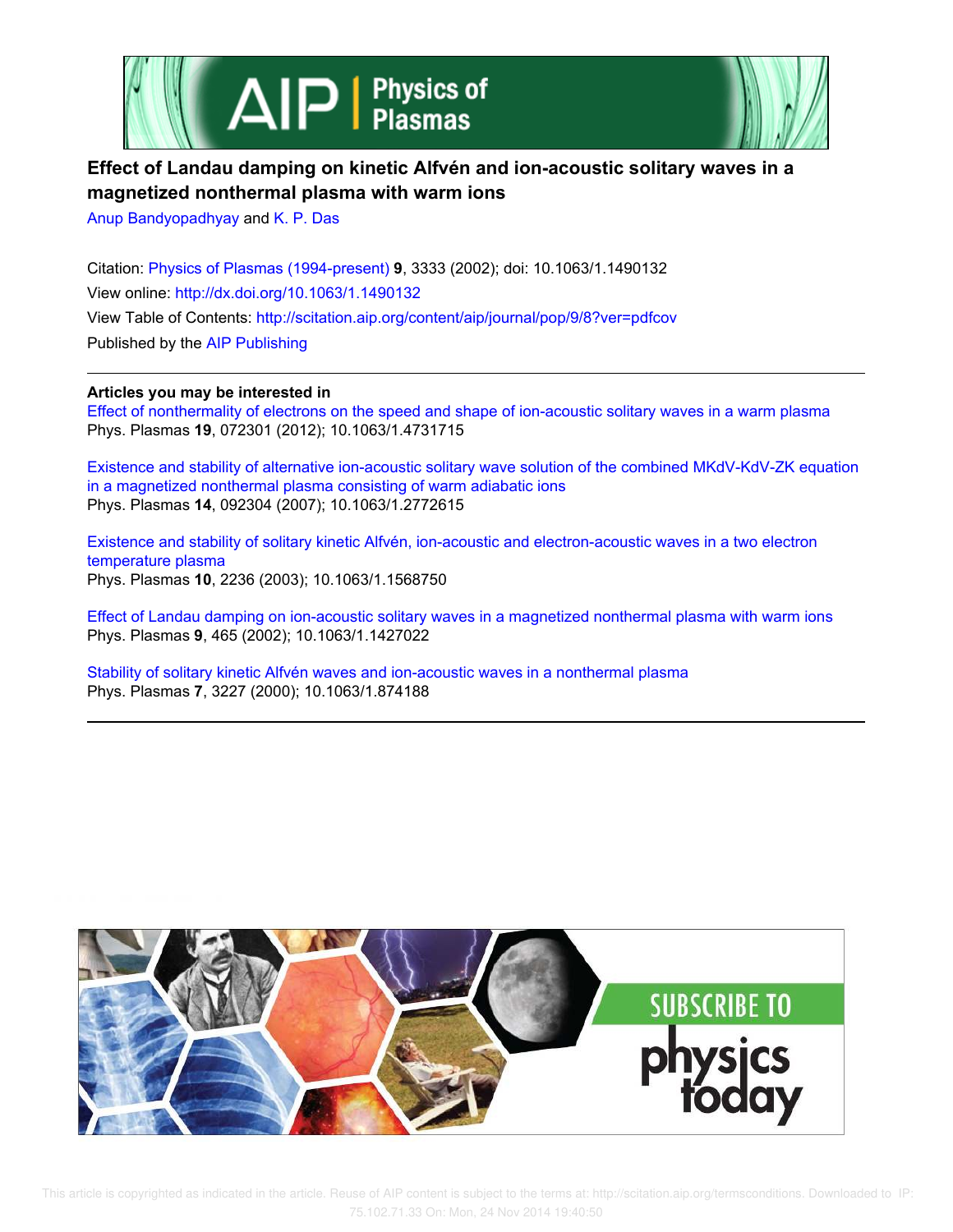# **Effect of Landau damping on kinetic Alfven and ion-acoustic solitary waves in a magnetized nonthermal plasma with warm ions**

Anup Bandyopadhyay *Serampore College, Hooghly, West Bengal, India*

K. P. Das

*Department of Applied Mathematics, University of Calcutta, 92 Acharya Prafulla Chandra Road, Calcutta 700009, India*

(Received 8 February 2002; accepted 25 April 2002)

The evolution equations describing both kinetic Alfven wave and ion-acoustic wave in a nonthermal magnetized plasma with warm ions including weak nonlinearity and weak dispersion with the effect of Landau damping have been derived. These equations reduce to two coupled equations constituting the KdV–ZK (Korteweg–de Vries–Zakharov–Kuznetsov) equation for both kinetic Alfvén wave and ion-acoustic wave, including an extra term accounting for the effect of Landau damping. When the coefficient of the nonlinear term of the evolution equation for ion-acoustic wave vanishes, the nonlinear behavior of ion-acoustic wave, including the effect of Landau damping, is described by two coupled equations constituting the modified KdV–ZK  $(MKdV-ZK)$  equation, including an extra term accounting for the effect of Landau damping. It is found that there is no effect of Landau damping on the solitary structures of the kinetic Alfvén wave. Both the macroscopic evolution equations for the ion-acoustic wave admits solitary wave solutions, the former having a sech<sup>2</sup> profile and the latter having a sech profile. In either case, it is found that the amplitude of the ion-acoustic solitary wave decreases slowly with time. © *2002 American Institute of Physics.* [DOI: 10.1063/1.1490132]

## **I. INTRODUCTION**

The existence and stability of solitary waves in a magnetized plasma consisting of nonthermal electrons and cold ions or adiabatic warm ions have been investigated by Cairns *et al.*,<sup>1-3</sup> Mamun and Cairns,<sup>4</sup> and Bandyopadhyay and Das.5–8 These investigations were motivated by observations of solitary structures with density depletion made by the Freja Satellite (Dovner *et al.*<sup>9</sup>). Recently Bandyopadhyay and  $Das<sup>10</sup>$  have derived two macroscopic evolution equations that describe the ion-acoustic wave in a nonthermal magnetized plasma with warm ions, including weak nonlinearity and weak dispersion with the effect of Landau damping. These evolution equations are same as the KdV-ZK (Korteweg-de Vries-Zakharov-Kuznetsov) and  $MKdV-ZK$  (modified  $KdV-ZK$ ) equations  $(10)$  and  $(14)$  of Bandyopadhyay and Das<sup>5</sup> in their paper, except for an extra term accounting for the effect of Landau damping. These evolution equations admit solitary wave solutions, the former having a sech<sup>2</sup> profile and the latter having a sech profile, but the amplitude of the solitary waves in either case decreases slowly with time.

In the investigations mentioned in the above paragraph for magnetized nonthermal plasma, only electrostatic perturbations have been considered. If magnetic field perturbations are also taken into account, then, in addition to the ionacoustic mode, the Alfvén mode will also appear, which becomes dispersive if kinetic effects like ion drift velocity are included in the ion continuity equation and in the ion fluid equation of motion. Bandyopadhyay and  $Das<sup>11</sup>$  have extended the analysis of their previous paper<sup>5</sup> by including

magnetic field perturbations and by including kinetic effects mentioned above. The linear dispersion relation  $(1)$  of Bandyopadhyay and  $Das<sup>11</sup>$  in their paper shows a coupling between the kinetic Alfvén wave and the ion-acoustic wave. In this paper $11$  they have derived two coupled equations, constituting the KdV–ZK equation for both the kinetic Alfven wave and the ion-acoustic wave. When the coefficient of the nonlinear term of the KdV–ZK equation for the ion-acoustic wave vanishes, Bandyopadhyay and  $Das<sup>11</sup>$  have derived two coupled equations constituting a modified KdV–ZK  $(MKdV-ZK)$  equation to describe the nonlinear behavior of an ion-acoustic wave. In the derivation of these equations the effect of Landau damping has not been considered. The evolution equations, for weakly nonlinear and a weakly dispersive kinetic Alfvén and ion-acoustic wave, derived in the paper, by Bandyopadhyay and  $Das<sup>11</sup>$  are extended in the present paper to include the effect of Landau damping. We start from the same set of governing equations as given in the paper of Bandyopadhyay and Das.<sup>11</sup> But their equation  $(11b)$ for the number density of electrons is replaced by the Vlasov–Boltzmann equation for electrons with equilibrium nonthermal electron distribution. The extended evolution equations derived here reduced to the equations derived by Bandyopadhyay and  $Das<sup>11</sup>$  when extra terms responsible for Landau damping effect are dropped. But for the kinetic Alfvén wave there is no extra term responsible for Landau damping. It is shown that the KdV–ZK equation derived here for the ion-acoustic wave admits a solitary wave solution propagating obliquely to the external magnetic field having a sech<sup>2</sup> profile, but its amplitude decreases slowly with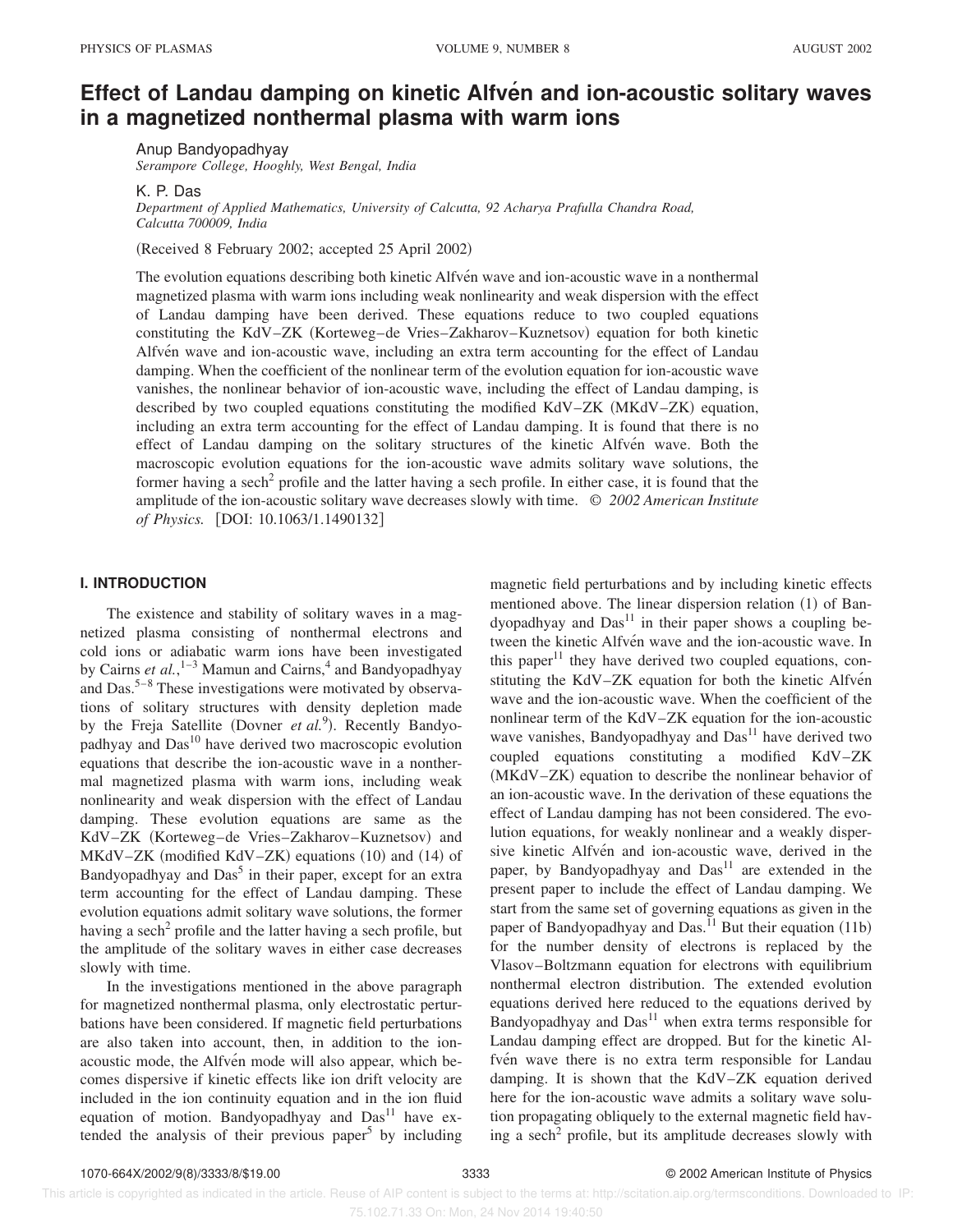time. The modified KdV–ZK equation, derived here for the ion-acoustic wave for the case when the coefficient of a nonlinear term of the corresponding KdV–ZK equation vanishes, also admits a solitary wave solution having a sech profile. But its amplitude also decreases slowly with time.

This paper is organized as follows. In Sec. II basic equations are given. In Sec. III evolution equations for an ionacoustic wave and a kinetic Alfvén wave are derived. The solitary wave solutions with time-dependent amplitude are given in Sec. IV. Finally, brief conclusions are given in Sec. V.

### **II. GOVERNING EQUATIONS**

We consider a plasma consisting of warm adiabatic ions and nonthermal electrons immersed in a uniform external magnetic field  $B_0$  directed along the *z* axis. We assume that the ratio of the particle pressure to the magnetic pressure is small and the characteristic frequency is much smaller than the ion-cyclotron frequency. The nonlinear behavior of kinetic Alfvén waves and ion-acoustic waves may be described by the following set of equations, which consist of the ion continuity equation, the parallel component of the ion fluid equation of motion, the electron continuity equation, the quasineutrality condition, Ampère's law in the parallel direction, and the adiabatic pressure law for ions, in which we express the number density of electrons in terms of its velocity distribution function, where the velocity distribution function of electrons must satisfy the Vlasov–Boltzmann equation. These equations are to be supplemented by the equilibrium nonthermal velocity distribution function of electrons. In the expression for ion-drift velocity both  $\vec{E} \times \vec{B}$  $\rightarrow$  $\rightarrow$ drift and polarization drift terms are retained and the electric field intensity is represented by two potentials according to Kadomtsev:<sup>12</sup>

$$
\frac{\partial n_i}{\partial t} + \vec{\nabla}_{\perp} \cdot (n_i \vec{\nu}_{\text{id}}) + \frac{\partial}{\partial z} (n_i \nu_{iz}) = 0, \tag{1}
$$

$$
\frac{\partial \nu_{iz}}{\partial t} + (\vec{\nu}_{id} \cdot \vec{\nabla}_{\perp}) \nu_{iz} + \nu_{iz} \frac{\partial \nu_{iz}}{\partial z} = E_z - \frac{\sigma}{n_i} \frac{\partial P}{\partial z},\tag{2}
$$

$$
\frac{\partial n_e}{\partial t} + \frac{\partial}{\partial z} (n_e \nu_{ez}) = 0, \tag{3}
$$

$$
n_i = n_e \,,\tag{4}
$$

$$
\frac{\partial}{\partial z}\nabla_{\perp}^{2}(\varphi - \psi) = \frac{1}{2}\beta \frac{\partial j_{z}}{\partial t},\tag{5}
$$

$$
P = n_i^{\gamma},\tag{6}
$$

where the electron number density  $n_e$ , ion-drift velocity  $\vec{v}_{\text{id}}$ , and parallel current density  $j_z$  are given by

$$
n_e = \int_{-\infty}^{\infty} f d\nu_{11},\tag{7}
$$

$$
\vec{\nu}_{\rm id} = \vec{E}_{\perp} \times \hat{z} + \frac{d\vec{E}_{\perp}}{dt},\tag{8}
$$

 $j_z = n_i v_{iz} - n_e v_{ez}$ . (9)

The velocity distribution function *f* of electrons appearing in Eq. (7) satisfies the following Vlasov–Boltzmann equation:

$$
\sqrt{\frac{m_e}{m_i}\frac{\partial f}{\partial t}} + \nu_{11}\frac{\partial f}{\partial z} + \frac{\partial \psi}{\partial z}\frac{\partial f}{\partial \nu_{11}} = 0.
$$
 (10)

We assume that the equilibrium velocity distribution  $f_0$  is nonthermal and is given by $1-4$ 

$$
f_0(\nu_{11}) = \frac{1}{\sqrt{2\pi}(1+3\alpha')} \Big[ 1 + \alpha' \nu_{11}^4 \Big] \exp\Bigg(-\frac{1}{2}\nu_{11}^2\Bigg),\tag{11}
$$

where  $\alpha'$  is a non-negative real number that determines the proportion of fast electrons. The electric field intensity components are determined from the two potentials  $\varphi$  and  $\psi$ , according to

$$
\vec{E}_{\perp} = -\vec{\nabla}_{\perp} \varphi, \quad E_z = -\frac{\partial \psi}{\partial z} \tag{12}
$$

(Kadomtsev<sup>12</sup>), where  $\perp$  and *z* indicate components perpendicular and parallel to the ambient magnetic field. In the above equations,  $n_e$  and  $n_i$  are the electron and ion number densities,  $v_{iz}$  and  $v_{ez}$  are the parallel ion and electron fluid velocities,  $E_z$  and  $E_{\perp}$  are the parallel and perpendicular components of electric field intensity vector,  $\beta$  is the ratio of particle and magnetic pressure, and  $\gamma$  (=  $\frac{5}{3}$ ) is the ratio of two specific heats. The above equations have been written in dimensionless form by normalizing the space coordinates  $(x, y, z)$ , time (*t*), velocities ( $\nu_{iz}, \nu_{ez}, \vec{\nu}_{id}$ ), pressure (*P*), electric potentials  $(\varphi, \psi)$ , parallel current density  $j_z$ , electron and ion number densities  $(n_i, n_e)$  by  $\rho_s$ ,  $\omega_{ci}^{-1}$ ,  $c_s$ ,  $n_0K_B T_i$ ,  $K_{\rm B}T_e/e$ , *en*<sub>0</sub>*c*<sub>*s*</sub>, and *n*<sub>0</sub>, respectively, where  $\rho_s = c_s/\omega_{ci}$  is the equivalent ion gyroradius,  $K_B$  is the Boltzmann's constant,  $T_e$  and  $T_i$  are the electron's and ion's temperature,  $n_0$ is the unperturbed number density of electrons and ions, and *e* is the electronic charge. The phase space velocity ( $v_{11}$ ) of electrons is normalized by  $v_e = \sqrt{K_B T_e / m_e}$ .

In this paper our main interest is to introduce the effect of Landau damping on weakly nonlinear and weakly dispersive ion-acoustic wave and kinetic Alfvén wave. Following the prescription of Ott and Sudan, $13$  we assume that  $\sqrt{m_e/m_i} \sim O(\epsilon)$ , where  $\epsilon$  is a small parameter indicating the weakness of dispersion as well as the weakness of Landau damping. So replacing  $(m_e/m_i)^{1/2}$  by  $(m_e/m_i)^{1/2} \epsilon$  in Eq.  $(10)$ , this equation can be rewritten as follows:

$$
\alpha_1 \epsilon \frac{\partial f}{\partial t} + \nu_{11} \frac{\partial f}{\partial z} + \frac{\partial \psi}{\partial z} \frac{\partial f}{\partial \nu_{11}} = 0.
$$
 (13)

Therefore Eqs.  $(1)$ – $(7)$  and  $(13)$  are our basic equations.

## **III. DERIVATION OF EVOLUTION EQUATIONS**

#### **A. Derivation of macroscopic equations**

To derive the macroscopic equations governing the development of weakly nonlinear and weakly dispersive ionacoustic and kinetic Alfvén waves in a magnetized nonthermal plasma with warm ions, we make the following stretchings of space coordinates and time: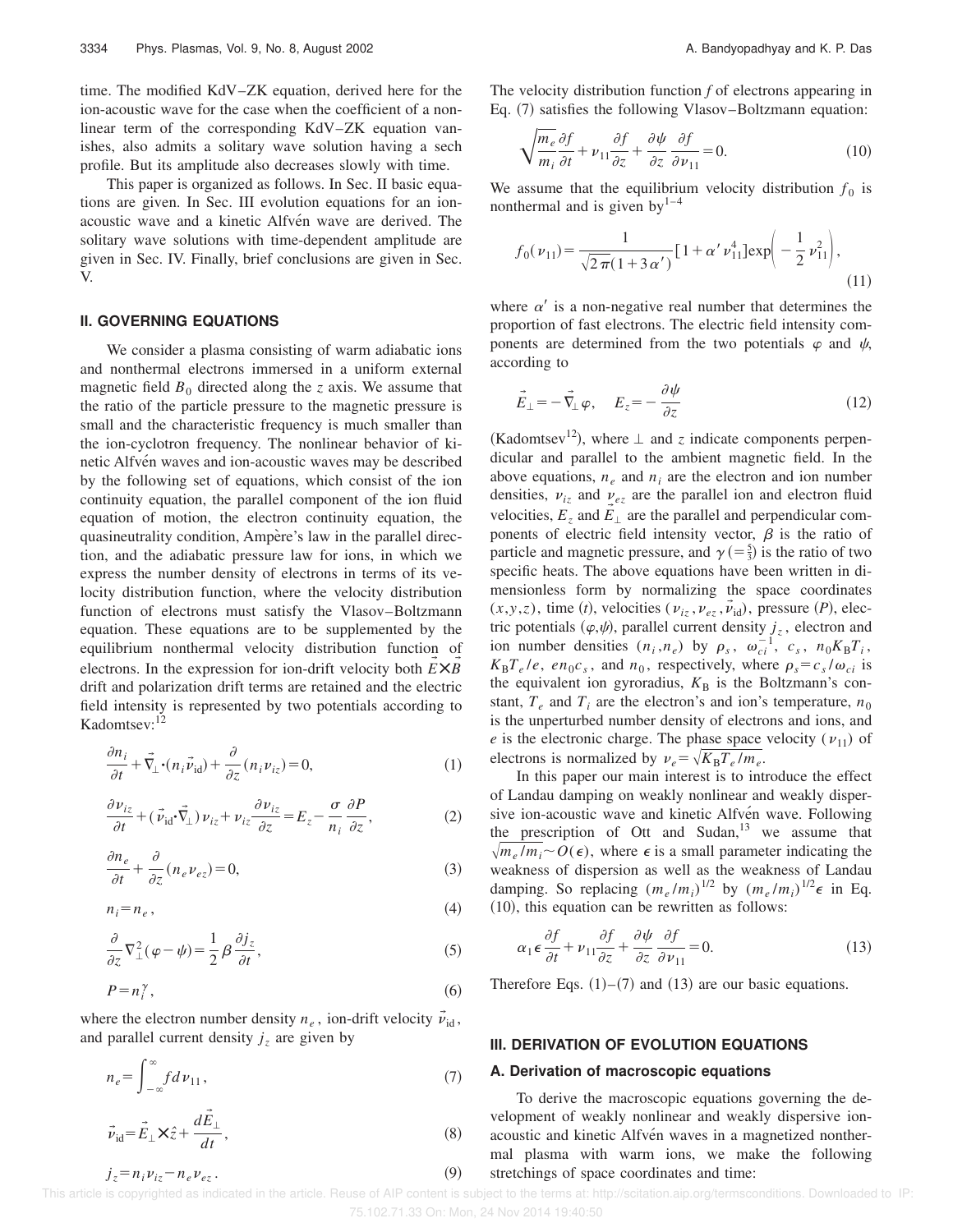$$
\xi = \epsilon^{1/2} x, \quad \eta = \epsilon^{1/2} y, \quad \zeta = \epsilon^{1/2} (z - Vt), \quad \tau = \epsilon^{3/2} t,
$$
\n(14)

where *V* is a constant and  $\epsilon$  is a small parameter, which is a measure of weakness of dispersion and is also a measure of weakness Landau damping. We also make the following perturbation expansions of dependent variables:

$$
n = 1 + \epsilon n^{(1)} + \epsilon^2 n^{(2)} + \cdots,
$$
  
\n
$$
\varphi = \varphi^{(1)} + \epsilon \varphi^{(2)} + \cdots,
$$
  
\n
$$
\psi = \epsilon \psi^{(1)} + \epsilon^2 \psi^{(2)} + \cdots,
$$
  
\n
$$
\nu_{iz} = \epsilon \nu_{iz}^{(1)} + \epsilon^2 \nu_{iz}^{(2)} + \cdots,
$$
  
\n
$$
\nu_{ez} = \epsilon \nu_{ez}^{(1)} + \epsilon^2 \nu_{ez}^{(2)} + \cdots,
$$
  
\n
$$
f = f_0 + \epsilon f^{(1)} + \epsilon^2 f^{(2)} + \cdots,
$$
\n(15)

where  $n = n_i = n_e$  according to the quasineutrality condition  $(4).$ 

Substituting the stretchings  $(14)$  and the perturbation expansions  $(15)$  in the governing equation  $(1)$ – $(3)$ ,  $(5)$ ,  $(7)$ , and (13), and then equating the different powers of  $\epsilon$  on both sides of each equation, we get a sequence of equations for the perturbed quantities.

From the lowest-order equations obtained from  $(1)$ – $(3)$ ,  $(5)$ , and  $(7)$ , we get

$$
\nu_{ez}^{(1)} = Vn^{(1)}, \quad \nu_{iz}^{(1)} = \frac{1}{V} \left( \psi^{(1)} + \frac{5}{3} \sigma n^{(1)} \right),
$$
  
\n
$$
\nabla_{\perp \xi}^{2} \varphi^{(1)} = \frac{1}{V^{2}} \left[ \left( V^{2} - \frac{5}{3} \sigma \right) n^{(1)} - \psi^{(1)} \right],
$$
  
\n
$$
D_{A}(V) \left[ \left( V^{2} - \frac{5}{3} \sigma \right) n^{(1)} - \psi^{(1)} \right] = 0,
$$
  
\n
$$
n^{(1)} = \int_{-\infty}^{\infty} f^{(1)} d \nu_{11},
$$
\n(16)

where

$$
\nabla_{\perp \xi}^2 = \frac{\partial^2}{\partial \xi^2} + \frac{\partial^2}{\partial \eta^2}, \quad D_A(V) = \frac{1}{2} \beta V^2 - 1. \tag{17}
$$

From Eq. (13) at the order  $\epsilon^{3/2}$ , we get

$$
\nu_{11} \frac{\partial f^{(1)}}{\partial \zeta} + \frac{\partial \psi^{(1)}}{\partial \zeta} \frac{\partial f_0}{\partial \nu_{11}} = 0.
$$
 (18)

As Eq. (18) does not have a unique solution, we include, following Ott and Sudan, $13$  an extra higher-order term  $\epsilon^{7/2} \alpha_1(\partial f^{(1)}/\partial \tau)$  originating from the term  $\alpha_1 \epsilon(\partial f/\partial \tau)$  of  $(13)$  and write this equation as

$$
\alpha_1 \epsilon^2 \frac{\partial f_{\epsilon}^{(1)}}{\partial \tau} + \nu_{11} \frac{\partial f_{\epsilon}^{(1)}}{\partial \zeta} + \frac{\partial f_0}{\partial \nu_{11}} \frac{\partial \psi^{(1)}}{\partial \zeta} = 0.
$$
 (19)

Then  $f^{(1)}$  is obtained from the unique solution of Eq. (19) by the relation

$$
f^{(1)} = \lim_{\epsilon \to 0+} f^{(1)}_{\epsilon}.
$$
 (20)

Equation  $(19)$  is the same as Eq.  $(19)$  of our previous paper,<sup>10</sup> with a slight modification in notations. So following the method of Ref. 10 we arrive at the following solution for  $f^{(1)}$ :

$$
f^{(1)} = -2 \frac{\partial f_0}{\partial \nu_{11}^2} \psi^{(1)}.
$$
 (21)

Substituting  $(21)$  into the last equation of  $(16)$  and then performing integration, we get

$$
n^{(1)} = (1 - \beta')\psi^{(1)},\tag{22}
$$

where

$$
\beta'=\frac{4\,\alpha'}{1+3\,\alpha'}.
$$

Equation  $(22)$  and the fourth equation of  $(16)$  give the following linear dispersion relation determining *V*:

$$
D_A(V)D_I(V) = 0,\t\t(23)
$$

where

$$
D_I(V) = 1 - \frac{1}{V^2(1 - \beta')} \left( 1 + \frac{5}{3} \sigma(1 - \beta') \right),
$$
  

$$
D_A(V) = \frac{1}{2} \beta V^2 - 1.
$$
 (24)

Equation  $(23)$  is the same as Eq.  $(17)$  of Bandyopadhyay and Das.<sup>11</sup> Equation  $(24)$  gives two values of *V*:

$$
V = [(5/3)\sigma + (1 - \beta')^{-1}]^{1/2}, \quad V = [2/\beta]^{1/2}, \quad (25)
$$

and these are obtained from  $D_I(V) = 0$  and  $D_A(V) = 0$ . These values of *V* correspond, respectively, to an ion-acoustic wave and a kinetic Alfvén wave.

Therefore the first-order perturbed quantities in terms of  $n^{(1)}$  can be expressed as

$$
\nu_{iz}^{(1)} = V[1 - D_I(V)]n^{(1)}, \quad \nu_{ez}^{(1)} = Vn^{(1)},
$$
  
\n
$$
\psi^{(1)} = (1 - \beta')^{-1}n^{(1)},
$$
\n
$$
\nabla_{\perp\xi}^2 \varphi^{(1)} = D_I(V)n^{(1)}, \quad f^{(1)} = -2(1 - \beta')^{-1} \frac{\partial f_0}{\partial \nu_{11}^2} n^{(1)}.
$$
\n(26)

Equations (1), (2), and (3) at the order  $\epsilon^{5/2}$  are now solved for  $\partial \nu_{iz}^{(2)}/\partial \zeta$ ,  $\partial \nu_{ez}^{(2)}/\partial \zeta$ , and  $\partial (\nabla^2_{\perp \xi} \varphi^{(2)})/\partial \zeta$  to express them in terms of  $\partial n^{(2)}/\partial \zeta$ ,  $\partial \psi^{(2)}/\partial \zeta$ , and first-order perturbed quantities. Substituting these solutions in Eq. (5) at the order  $\epsilon^{5/2}$ , we get the following equation: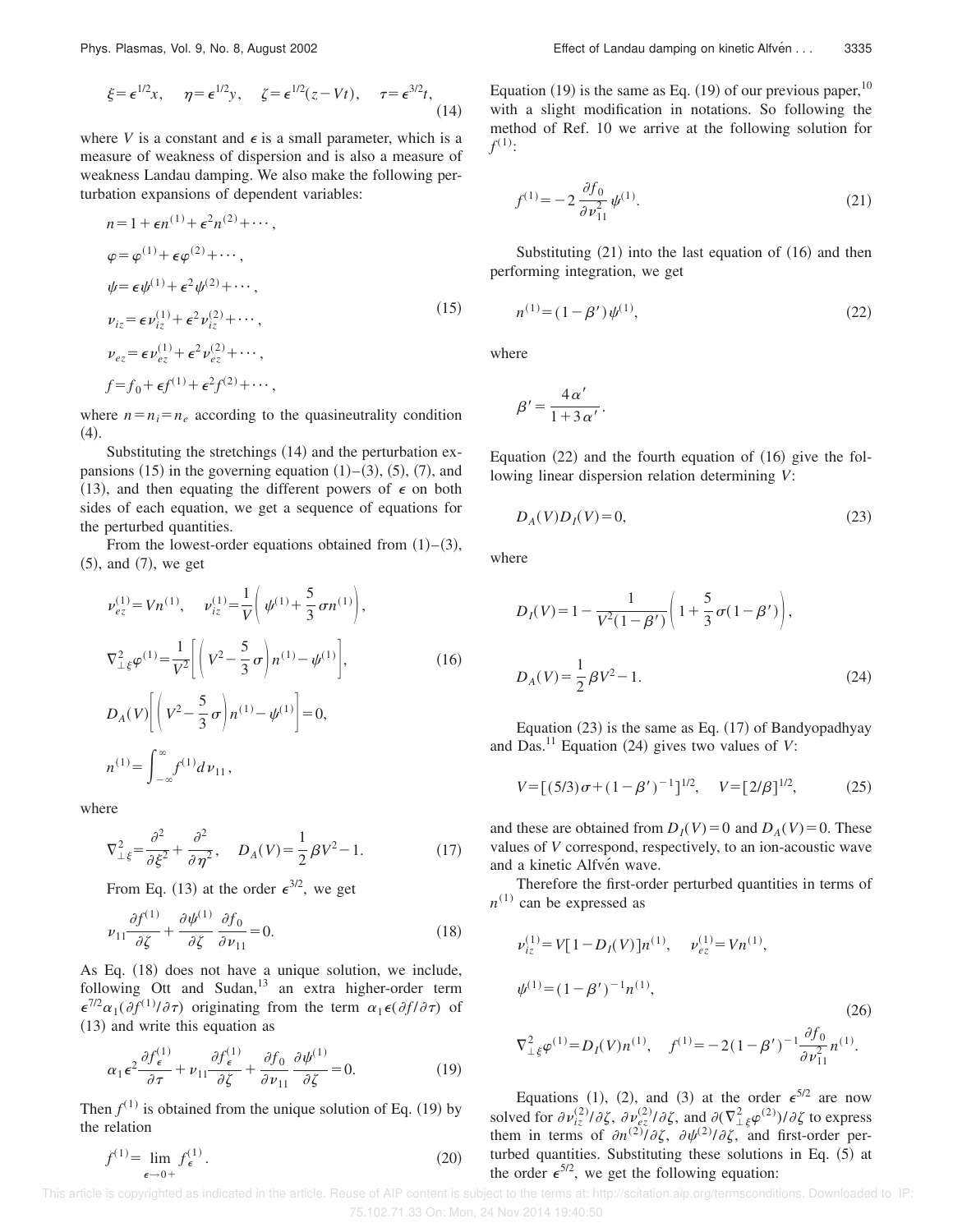$$
D_A(V) \left[ \left( V^2 - \frac{5}{3} \sigma \right) \frac{\partial n^{(2)}}{\partial \zeta} - \frac{\partial \psi^{(2)}}{\partial \zeta} \right]
$$
  
\n
$$
= 2V[D_I(V) + D_A(V)] \frac{\partial n^{(1)}}{\partial \tau} + \left[ D_A(V) \left( 3V^2 - \frac{5}{9} \sigma \right) \right]
$$
  
\n
$$
-V^2 D_I(V) \left] n^{(1)} \frac{\partial n^{(1)}}{\partial \zeta} + V^2 [D_A(V) - 1] \right]
$$
  
\n
$$
\times \left( \frac{\partial^2 \varphi^{(1)}}{\partial \xi \partial \zeta} \frac{\partial n^{(1)}}{\partial \xi} + \frac{\partial^2 \varphi^{(1)}}{\partial \eta \partial \zeta} \frac{\partial n^{(1)}}{\partial \eta} \right)
$$
  
\n
$$
-V^2 (1 - \beta') \frac{\partial}{\partial \zeta} (\nabla^2_{\perp \xi} n^{(1)}).
$$
 (27)

Equation (13) at the order  $\epsilon^{5/2}$  is the following, in which, as in the lowest-order case, an extra higher-order term  $\epsilon^{9/2} \alpha_1(\partial f^{(2)}/\partial \tau)$  has been included and  $f^{(2)}$  has been replaced by  $f_{\epsilon}^{(2)}$ . Also, we have substituted for  $f^{(1)}$  the expression given by Eq.  $(21)$ :

$$
\alpha_1 \epsilon^2 \frac{\partial f_{\epsilon}^{(2)}}{\partial \tau} + \nu_{11} \frac{\partial f_{\epsilon}^{(2)}}{\partial \zeta} + 2 \nu_{11} \frac{\partial f_0}{\partial \nu_{11}^2} \frac{\partial \psi^{(2)}}{\partial \zeta}
$$
  
=  $-2 V \alpha_1 (1 - \beta')^{-1} \frac{\partial f_0}{\partial \nu_{11}^2} x_2$   
 $+ 4 (1 - \beta')^{-2} \nu_{11} \frac{\partial^2 f_0}{\partial (\nu_{11}^2)^2} y_2,$  (28)

where

$$
x_2 = \frac{\partial n^{(1)}}{\partial \zeta}, \quad y_2 = n^{(1)} \frac{\partial n^{(1)}}{\partial \zeta},\tag{29}
$$

and as in the lowest-order case,  $f^{(2)}$  can be obtained form the unique solution of Eq.  $(28)$  by the following relation:

$$
f^{(2)} = \lim_{\epsilon \to 0+} f^{(2)}_{\epsilon}.
$$
 (30)

Equation  $(28)$  is the same as Eq.  $(31)$  of our previous paper, $^{10}$  with a slight modification in notations. So following the method of Ref. 10 we get the following solution for  $\hat{f}^{(2)}$ , which is the Fourier Transform of  $f^{(2)}$  with respect to the variable  $\zeta$ , defined in the same way as in our previous paper:<sup>10</sup>

$$
\hat{f}^{(2)} = -2 \frac{\partial f_0}{\partial \nu_{11}^2} \hat{\psi}^{(2)} - \frac{4i}{k} (1 - \beta')^{-2} \frac{\partial^2 f_0}{\partial (\nu_{11}^2)^2} \hat{y}_2 \n+ 2i V \alpha_1 (1 - \beta')^{-1} \hat{x}_2 \left[ P \left( \frac{1}{k \nu_{11}} \right) \right] \n+ i \pi \delta (k \nu_{11}) \left| \frac{\partial f_0}{\partial \nu_{11}^2} \right].
$$
\n(31)

Integrating the above equation over the entire range of  $\nu_{11}$  (i.e., from  $-\infty$  to  $+\infty$ ) and using the equation

$$
n^{(2)} = \int_{-\infty}^{\infty} f^{(2)} dv_{11},
$$
\n(32)

obtained from Eq. (7) at the order  $\epsilon^2$ , we get the following equation:

$$
ik[\hat{n}^{(2)} - (1 - \beta')\hat{\psi}^{(2)}]
$$
  
=  $(1 - \beta')^{-2}\hat{y}_2 + \frac{1}{4}\sqrt{\frac{\pi}{2}}iV\alpha_1(1 - \beta')^{-1}$   
 $\times (4 - 3\beta')sgn(k)\hat{x}_2.$  (33)

Taking Fourier inversion of the above equation, we obtain

$$
\frac{\partial \psi^{(2)}}{\partial \zeta} = (1 - \beta')^{-1} \frac{\partial n^{(2)}}{\partial \zeta} - (1 - \beta')^{-3} n^{(1)} \frac{\partial n^{(1)}}{\partial \zeta}
$$

$$
+ \frac{1}{4 \sqrt{2\pi}} V \alpha_1 (1 - \beta')^{-2} (4 - 3\beta')
$$

$$
\times P \int_{-\infty}^{\infty} \frac{\partial n^{(1)}}{\partial \zeta'} \frac{d\zeta'}{\zeta - \zeta'}, \qquad (34)
$$

in which the convolution theorem has been used to find the inverse Fourier transform of  $sgn(k)\hat{x}_2$ .

Eliminating  $\partial \psi^{(2)}/\partial \zeta$  from Eqs. (27) and (34), we get the following equation, in which the term containing  $\partial n^{(2)}/\partial \zeta$  gets eliminated due to Eq. (23):

$$
2V[D_I(V) + D_A(V)] \frac{\partial n^{(1)}}{\partial \tau} + \left[ -V^2 D_I(V) \right.
$$
  
+
$$
D_A(V) \left( 3V^2 - \frac{5}{9} \sigma (1 - \beta')^{-3} \right) \Big| n^{(1)} \frac{\partial n^{(1)}}{\partial \zeta}
$$
  
+
$$
V^2 [D_A(V) - 1] \left( \frac{\partial^2 \varphi^{(1)}}{\partial \xi \partial \zeta} \frac{\partial n^{(1)}}{\partial \xi} + \frac{\partial^2 \varphi^{(1)}}{\partial \eta \partial \zeta} \frac{\partial n^{(1)}}{\partial \eta} \right)
$$
  
-
$$
V^2 (1 - \beta')^{-1} \frac{\partial}{\partial \zeta} (\nabla^2_{\perp \xi} n^{(1)}) + \frac{1}{4\sqrt{2\pi}} V \alpha_1 D_A(V)
$$
  

$$
\times (4 - 3\beta') (1 - \beta')^{-2} P \int_{-\infty}^{\infty} \frac{\partial n^{(1)}}{\partial \zeta'} \frac{d\zeta'}{\zeta - \zeta'} = 0.
$$
(35)

Equation  $(35)$  together with the fourth equation of  $(26)$ constitute the macroscopic evolution equations for the kinetic Alfvén wave or ion-acoustic wave according to whether the constant *V* appearing in the equation is determined from  $D_A(V) = 0$  or  $D_I(V) = 0$ . The last term of Eq. (35) accounts for the effect of Landau damping and this term vanishes for kinetic Alfvén wave, since  $D_A(V) = 0$ . In this case, i.e., in the case of kinetic Alfvén wave the coupled equations (35) and the fourth equation of  $(26)$  reduce to Eqs.  $(19)$  and  $(20)$ , respectively, of Bandyopadhyay and Das.<sup>11</sup> Consequently, there is no effect of Landau damping on the kinetic Alfven wave. Since for the ion-acoustic wave  $D_I(V) = 0$ , we have  $\varphi^{(1)} \equiv 0$  according to the fourth equation of (26), and therefore  $(35)$  assumes the following form: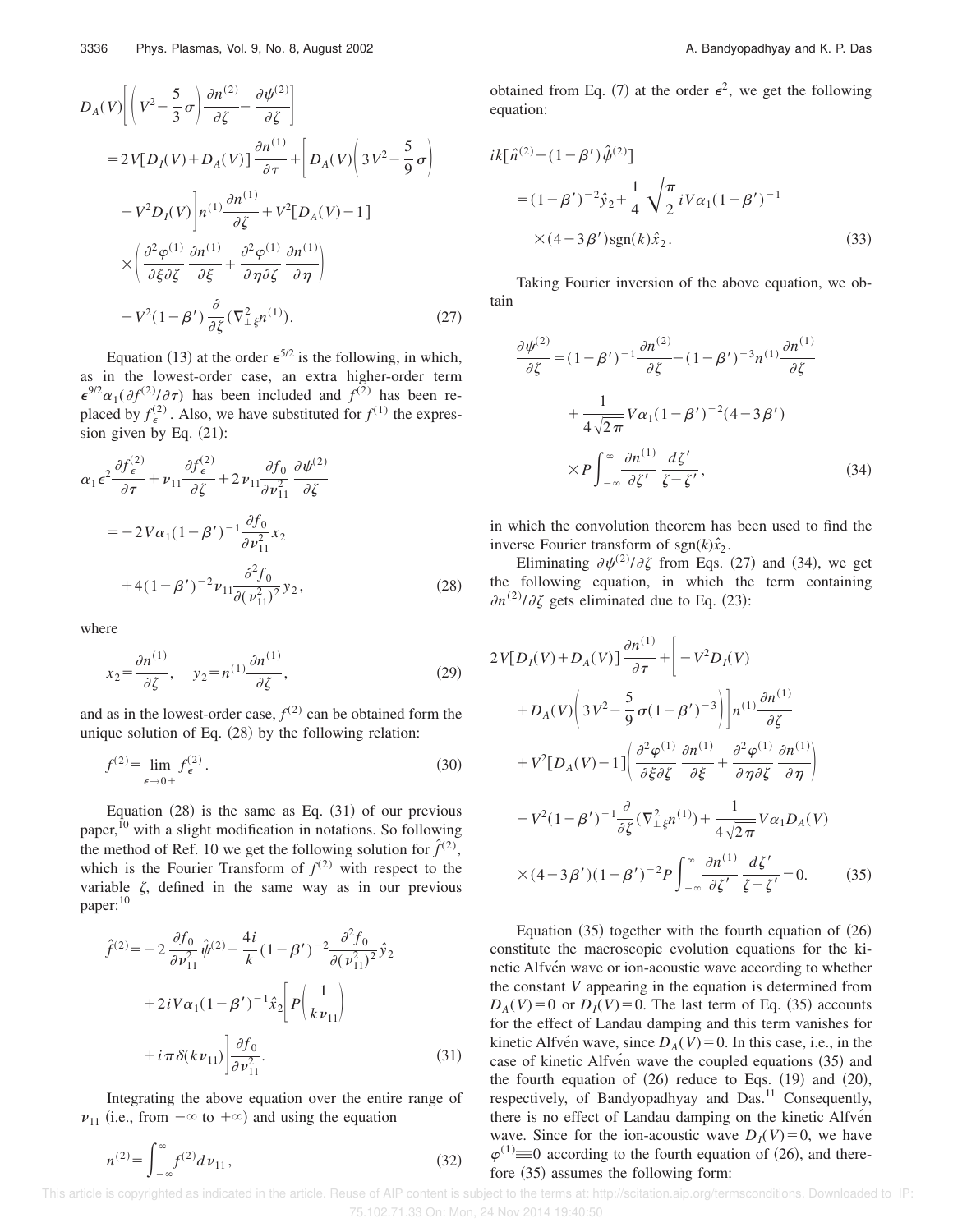$$
\frac{\partial n^{(1)}}{\partial \tau} - A'B' n^{(1)} \frac{\partial n^{(1)}}{\partial \zeta} - A'C' \frac{\partial}{\partial \zeta} (\nabla^2_{\perp \xi} n^{(1)}) + A'E' \alpha_1 P \int_{-\infty}^{\infty} \frac{\partial n^{(1)}}{\partial \zeta'} \frac{d\zeta'}{\zeta - \zeta'} = 0,
$$
 (36)

where

$$
A' = [2VD_A(V)]^{-1},
$$
  
\n
$$
B' = D_A(V)[(1 - \beta')^{-3} - 3(1 - \beta')^{-1} - (40/9)\sigma],
$$
  
\n
$$
C' = V^2(1 - \beta')^{-1}, \quad E' = \frac{1}{4\sqrt{2\pi}}VD_A(V)\frac{4 - 3\beta'}{(1 - \beta')^2}.
$$

The last term in  $(36)$  accounts for the effect of Landau damping, and if this term is neglected the equation reduces to Eq.  $(22)$  of Bandyopadhyay and Das,<sup>11</sup> which describes the long-time evolution of a weakly nonlinear and a weakly dispersive ion-acoustic wave.

From the expression of  $B'$  as given in Eqs.  $(37)$ , we find that the coefficient of the nonlinear term of Eq.  $(36)$  vanishes along a particular curve in the  $\beta' \sigma$  plane (Fig. 1 of Bandyopadhyay and Das<sup>11</sup>). Therefore, for the values of  $\beta'$  and  $\sigma$ lying on this curve, it is not possible to study the nonlinear behavior of the ion-acoustic wave, together with the effect of Landau damping. In the next section, we shall derive the modified macroscopic evolution equations to discuss the nonlinear behavior of ion-acoustic waves when  $B' = 0$ .

#### **B. Derivation of modified macroscopic equations**

When  $B' = 0$ , we give the same stretchings of space coordinates and time as given by Eq.  $(14)$  but make the following perturbation expansions of the dependent variables: $<sup>14</sup>$ </sup>

$$
n = 1 + \epsilon^{1/2} n^{(1)} + \epsilon n^{(2)} + \epsilon^{3/2} n^{(3)} + \cdots,
$$
  
\n
$$
\varphi = \varphi^{(1)} + \epsilon^{1/2} \varphi^{(2)} + \epsilon \varphi^{(3)} + \cdots,
$$
  
\n
$$
\psi = \epsilon^{1/2} \psi^{(1)} + \epsilon \psi^{(2)} + \epsilon^{3/2} \psi^{(3)} + \cdots,
$$
  
\n
$$
\nu_{iz} = \epsilon^{1/2} \nu_{iz}^{(1)} + \epsilon \nu_{iz}^{(2)} + \epsilon^{3/2} \nu_{iz}^{(3)} + \cdots,
$$
  
\n
$$
\nu_{ez} = \epsilon^{1/2} \nu_{ez}^{(1)} + \epsilon \nu_{ez}^{(2)} + \epsilon^{3/2} \nu_{ez}^{(3)} + \cdots,
$$
  
\n
$$
f = f_0 + \epsilon^{1/2} f^{(1)} + \epsilon f^{(2)} + \epsilon^{3/2} f^{(3)} + \cdots,
$$
\n(38)

where  $n_i = n_e = n$  according to the quasineutrality condition  $(4).$ 

Substituting the stretching  $(14)$  and the perturbation expansions  $(38)$  into our basic equations  $(1)$ – $(3)$ ,  $(5)$ ,  $(7)$ , and (13) and then equating coefficients of different powers of  $\epsilon$ on both sides of each equation, we get a sequence of equations for the perturbed quantities. With the help of this sequence of equations, proceeding in the same way as given in Sec. IV of our previous paper<sup>10</sup> with a slight modification for coupled equations, as has been done in Sec. III A, we get the following evolution equations:

$$
\frac{\partial}{\partial \zeta} \nabla_{\perp \xi}^{2} \left( A' C' n^{(1)} + \frac{V}{2} \varphi^{(2)} \right) - \frac{1 + D_{A}(V)}{2D_{A}(V)} L_{12} = 0, \tag{39}
$$

$$
\frac{\partial n^{(1)}}{\partial \tau} - A'B''[n^{(1)}]^{2} \frac{\partial n^{(1)}}{\partial \zeta} - A'C'\frac{\partial}{\partial \zeta}(\nabla^{2}_{\perp\xi}n^{(1)}) + \frac{1 - D_{A}(V)}{2D_{A}(V)} L_{12} + A'E'\alpha_{1}P \int_{-\infty}^{\infty} \frac{\partial n^{(1)}}{\partial \zeta'} \frac{d\zeta'}{\zeta - \zeta'} = 0, \quad (40)
$$

where

$$
L_{12} = \frac{\partial n^{(1)}}{\partial \xi} \frac{\partial \varphi^{(2)}}{\partial \eta} - \frac{\partial n^{(1)}}{\partial \eta} \frac{\partial \varphi^{(2)}}{\partial \xi},
$$
  
\n
$$
B'' = -\frac{1}{(1-\beta')^4} D_A(V) \left\{ (1-\beta')^4 \left[ \frac{10}{27} \sigma - 6V^2 + \frac{3}{2} (1-\beta') \left( 3V^2 - \frac{5}{9} \sigma \right)^2 \right] - \frac{1}{2} (1+3\beta') \right\},
$$

and the constant *V* is determined from the linear dispersion relation  $D_I(V) = 0$ , which was obtained earlier for the case of an ion-acoustic wave.

In the derivation of the above evolution equations, we have used the linear dispersion relation  $D_I(V) = 0$  and the critical condition  $B' = 0$ . Again in this case, also it is found that  $\varphi^{(1)} \equiv 0$ . Therefore when *B'* = 0, Eq. (40) together with Eq. (39) constitutes the modified macroscopic evolution equations, which describe the nonlinear behavior of an ionacoustic wave, including effect of Landau damping. The last term in Eq.  $(40)$  accounts for the effect of Landau damping. If this term is neglected, then Eqs.  $(40)$  and  $(39)$  reduce to Eqs.  $(26)$  and  $(27)$  of Bandyopadhyay and Das.<sup>11</sup> Now the critical condition  $B' = 0$  and the linear dispersion relation  $D_I(V) = 0$  give the values of *V* and  $\sigma$  as a function of  $\beta'$ , and these are given by

$$
V = \{ [8(1 - \beta')^3]^{-1} [3 - (1 - \beta')^2] \}^{1/2},
$$
  
\n
$$
\sigma = (9/40)(1 - \beta')^{-3} [1 - 3(1 - \beta')^2].
$$
\n(41)

Again,  $\sigma \ge 0$  imposes a restriction on  $\beta'$ , and this restriction is  $0.423 \leq \beta'$  < 1. As there is no effect of Landau damping on the kinetic Alfvén wave, the soliton solution for this mode, which has been extensively investigated by Bandyopadhyay and  $Das<sub>1</sub><sup>11</sup>$  remains unchanged, therefore, we shall only consider the soliton solution for the ion-acoustic wave described by Eq. (36) for the case when  $B' \neq 0$  and the coupled equations  $(40)$  and  $(39)$  for the case when  $B' = 0$ .

## **IV. SOLITARY WAVE SOLUTIONS OF THE EVOLUTION EQUATIONS**

#### **A.** For the case  $B' \neq 0$

The appropriate evolution equation in this case is Eq.  $(36)$ , which is the usual KdV–ZK equation, except for a term accounting for the effect of Landau damping. The solitary wave solution of this equation with the neglect of this term has been investigated extensively by Bandyopadhyay and Das.<sup>11</sup> In fact, the solitary wave solution of Eq. (36) for  $\alpha_1$  $=0$ , i.e., with the neglect of the term accounting for Landau damping, propagating at an arbitrary angle  $\alpha$  to the external magnetic field lying in the  $\xi \zeta$  plane is given by the following equation: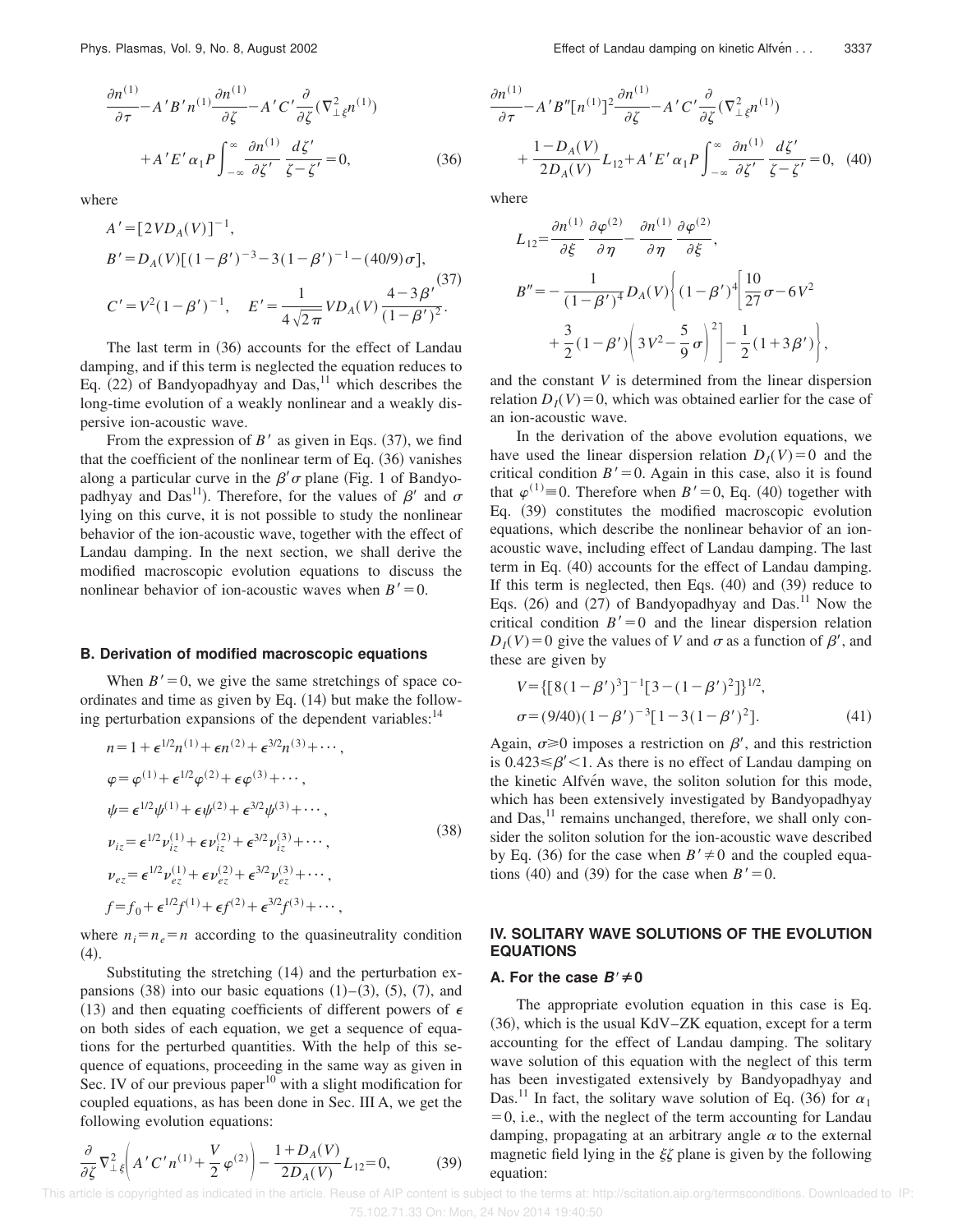where

$$
z = \xi \sin \alpha + \zeta \cos \alpha - U\tau,
$$
  
\n
$$
a = \frac{3U}{d_1}
$$
  
\n
$$
= \frac{6U \sec \alpha}{40 - \frac{1 - 3(1 - \beta')^2}{(1 - \beta')^3}} \sqrt{\frac{1}{1 - \beta'} \left\{ 1 + \frac{5}{3} \sigma (1 - \beta') \right\}},
$$
  
\n
$$
p = \sqrt{\frac{U}{4d_3}}
$$
  
\n
$$
= \left[ \frac{1}{-U \csc^2 \alpha \sec \alpha} \sqrt{\frac{1 - \beta'}{1 - \beta'}} \right] \sqrt{1 - \beta'}
$$

$$
= \left\{ \frac{1}{2} U \csc^2 \alpha \sec \alpha \sqrt{\frac{1-\beta'}{1+\frac{5}{3}\sigma(1-\beta')}} \left[ 1-\beta' \sqrt{\frac{5}{1+\frac{5}{3}\sigma(1-\beta')}} \right] \right\}^{1/2},
$$

 $d_1 = -A'B' \cos \alpha$ ,  $d_3 = -A'C' \cos \alpha \sin^2 \alpha$ .

Using  $(43)$ , Eq.  $(42)$  can be written as follows:

$$
n^{(1)} = N(z) = a \operatorname{sech}^2 \left[ \sqrt{a} \sqrt{\frac{d_1}{12d_3}} \right] \xi \sin \alpha + \zeta \cos \alpha
$$

$$
- \frac{1}{3} d_1 a \tau \bigg] \bigg]. \tag{44}
$$

When  $\alpha_1 \neq 0$ , following Ott and Sudan<sup>13</sup> and using the macroscopic evolution equation  $(36)$ , it can easily be verified that

$$
\frac{\partial}{\partial \tau} \int_{-\infty}^{\infty} \int_{-\infty}^{\infty} \int_{-\infty}^{\infty} (n^{(1)})^2 d\xi d\eta d\zeta \le 0,
$$
\n(45)

which states that the initial perturbation in the form of  $(44)$ will decay to zero. Therefore the wave amplitude *a* is no longer a constant but decreases slowly with time. So following Ott and Sudan, $^{13}$  we introduce new space coordinates in a frame moving with solitary waves and normalized to its width as

$$
z = \sqrt{a} \sqrt{\frac{d_1}{12d_3}} \left( \xi \sin \alpha + \zeta \cos \alpha - \frac{1}{3} d_1 \int_0^{\tau} a d\tau \right). \quad (46)
$$

Under this change of variable, the macroscopic evolution equation  $(36)$  assumes the following form:

$$
\frac{\partial n^{(1)}}{\partial \tau} + \left( -\frac{1}{3} d_1 p a + \frac{z}{2a} \frac{da}{d\tau} \right) \frac{\partial n^{(1)}}{\partial z} + d_1 p n^{(1)} \frac{\partial n^{(1)}}{\partial z} + p^3 d_3 \frac{\partial^3 n^{(1)}}{\partial z^3} + A' E' \alpha_1 p \cos \delta P \int_{-\infty}^{\infty} \frac{\partial n^{(1)}}{\partial z'} \frac{dz'}{z - z'} = 0,
$$
\n(47)

where we have used the following notation:

$$
\frac{\partial n^{(1)}}{\partial z'} = \frac{\partial n^{(1)}}{\partial z}, \quad \text{at } z = z'.
$$

Now, to investigate the solution of Eq.  $(47)$ , we follow Ott and Sudan $13$  and generalizing the multiple-time scale analysis with respect to  $\alpha_1$ , by setting

$$
n^{(1)} = n^{(1)}(z, \tau) = q^{(0)} + \alpha_1 q^{(1)} + \alpha_1^2 q^{(2)} + \alpha_1^3 q^{(3)} + \cdots,
$$
\n(48)

where each  $q^{(j)}(j=0,1,2,3,...)$  are the functions of  $\tau=\tau_0$ ,  $\tau_1$ ,  $\tau_2$ ,.... Here  $\tau_j$  is given by

$$
\tau_j = \alpha_1^j \tau, \quad j = 0, 1, 2, 3, \dots. \tag{49}
$$

Substituting  $(48)$  into Eq.  $(47)$  and then equating the coefficient of different power of  $\alpha_1$  on each side of Eq. (47), we get a sequence of equations. The first two members of this sequence can be written as follows:

$$
\rho \left( \frac{\partial}{\partial \tau} + \frac{z}{2a} \frac{\partial a}{\partial \tau} \frac{\partial}{\partial z} \right) q^{(0)} + L \partial_z q^{(0)} = 0, \tag{50}
$$

$$
\rho \left( \frac{\partial}{\partial \tau} + \frac{z}{2a} \frac{\partial a}{\partial \tau} \frac{\partial}{\partial z} \right) q^{(1)} + \partial_z L q^{(1)} = \rho M q^{(0)},\tag{51}
$$

where

$$
L = \frac{\partial^2}{\partial z^2} + 4\left(3\frac{q^{(0)}}{a} - 1\right), \quad \partial_z = \frac{\partial}{\partial z}, \quad \rho = (p^3 d_3)^{-1},
$$
  

$$
Mq^{(0)} = -\left(\frac{\partial q^{(0)}}{\partial \tau_1} + \frac{z}{2a}\frac{\partial a}{\partial \tau_1}\frac{\partial q^{(0)}}{\partial z} + A'E'p\cos\alpha P\int_{-\infty}^{\infty} \frac{\partial q^{(0)}}{\partial z'}\frac{dz'}{z - z'}\right).
$$

$$
(52)
$$

Now it can easily be verified that  $q^{(0)} = a \text{ sech}^2 z$  is the soliton solution of the equation  $L \partial_z q^{(0)} = 0$  and, consequently,  $q^{(0)} = a \operatorname{sech}^2 z$  will be the soliton solution of (50) if and only if

$$
\frac{\partial a}{\partial \tau} = 0. \tag{53}
$$

Using  $(53)$ , we can write Eq.  $(51)$  as follows:

$$
\rho \frac{\partial q^{(1)}}{\partial \tau} + \partial_z L q^{(1)} = \rho M q^{(0)}.
$$
\n(54)

Now, for the solution of Eq.  $(54)$  to exist, its right-hand side must be perpendicular to the kernel of the operator adjoint to the operator  $\partial_z L$ ; this kernel, which must tend to zero as  $|z| \rightarrow \infty$  is sech<sup>2</sup> z. Thus, we get the following consistency condition for the existence of the solution of Eq.  $(54)$ :

$$
\int_{-\infty}^{\infty} (\operatorname{sech}^{2} z) M q^{(0)} dz = 0.
$$
 (55)

The consistency condition  $(55)$  gives the following differential equation for the evolution of the solitary wave amplitude *a*:

This article is copyrighted as indicated in the article. Reuse of AIP content is subject to the terms at: http://scitation.aip.org/termsconditions. Downloaded to IP: 75.102.71.33 On: Mon, 24 Nov 2014 19:40:50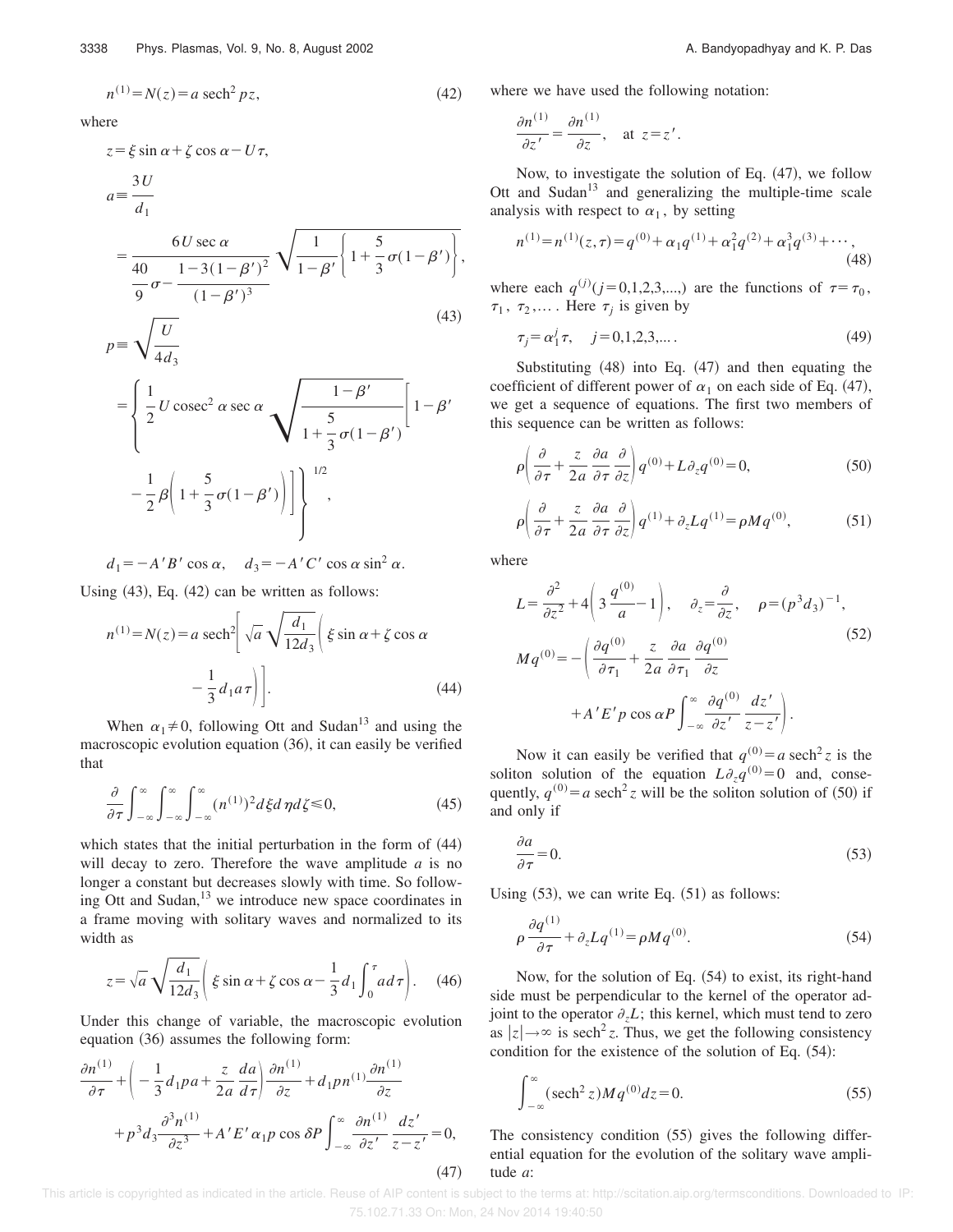$$
a^{-3/2}\frac{\partial a}{\partial \tau_1} + A' E' \cos \alpha \sqrt{\frac{d_1}{12d_3}} P \int_{-\infty}^{\infty} \int_{-\infty}^{\infty} \mathrm{sech}^2 z
$$

$$
\times \frac{\partial}{\partial z'} (\mathrm{sech}^2 z') \frac{dz' dz}{z - z'} = 0.
$$
(56)

Solving Eq.  $(56)$ , we get

$$
a = a_0 \left( 1 + \frac{\tau}{\tau'} \right)^{-2},\tag{57}
$$

where  $a_0$  is the initial value of  $a$ , i.e., the value of  $a$  when  $\tau=0$  and  $\tau'$  is given by the following equation:

$$
\tau' = \left(\frac{1}{4}\alpha_1 A' E'\sqrt{\frac{B'a_0}{3C'}}\cos\alpha|\cos ec\alpha|\right)
$$

$$
\times P \int_{-\infty}^{\infty} \int_{-\infty}^{\infty} \mathrm{sech}^2 z \frac{\partial}{\partial z'}(\mathrm{sech}^2 z') \frac{dz'dz}{z-z'}\right)^{-1} . \quad (58)
$$

 $z = \zeta \cos \alpha + \xi \sin \alpha - U\tau$ ,

#### **B.** For the case  $B'=0$

In this case, if we set  $\alpha_1=0$ , i.e., if we neglect the Landau damping effect, the coupled equations  $(39)$  and  $(40)$  reduce to a modified KdV–ZK equation derived by Bandyopadhyay and  $Das<sub>11</sub><sup>11</sup>$  the solitary wave solution of which has also been investigated by them. In fact, the solitary wave solution of the coupled equations (40) and (39) for  $\alpha_1=0$ , propagating at an arbitrary angle  $\alpha$  to the external magnetic field lying in the  $\xi \zeta$  plane is given by the following equations:

$$
n^{(1)} \equiv N_0(z) = \pm \bar{a} \, \text{sech} \, \bar{p}_z, \quad \varphi^{(2)} \equiv \varphi_0(z). \tag{59}
$$

Here  $\varphi_0(z)$  is given by the following equation:

$$
d_3N_0 + \bar{d}_3\varphi_0(z) = 0,\t(60)
$$

where

$$
\overline{a} = \sqrt{\frac{6U}{\overline{d}_1}} = \left(\frac{6UV(1-\beta')^4 \sec \alpha}{\frac{1}{2}\left[(1-\beta')^4\left(\frac{10\sigma}{27} - 6V^2 + \frac{3}{2}(1-\beta')\left(3V^2 - \frac{5\sigma}{9}\right)^2\right) - \frac{1}{2}(1+3\beta')\right]}\right)^{1/2},
$$
\n
$$
\overline{p} = \sqrt{\frac{U}{d_3}} = \left\{\frac{U\csc^2 \alpha \sec \alpha}{V}\left[1 - \beta' - \frac{1}{2}\left(1 + \frac{5}{3}\sigma(1-\beta')\right)\right]\right\}^{1/2},
$$
\n
$$
\overline{d}_1 = -AB'' \cos \alpha, \quad (d_3, \overline{d}_3) = -\left(A'C', \frac{V}{2}\right) \cos \alpha \sin^2 \alpha.
$$
\n(61)

Using  $(61)$ , the first equation of  $(59)$  can be rewritten as

$$
n^{(1)} = N_0(z) = \pm \overline{a} \operatorname{sech} \left[ \overline{a} \sqrt{\frac{\overline{d}_1}{6d_3}} \right] \xi \sin \alpha + \zeta \cos \alpha
$$

$$
- \frac{1}{6} \overline{d}_1 \overline{a}^2 \tau \bigg) \bigg]. \tag{62}
$$

Now if  $\alpha_1 \neq 0$ , then using the coupled equations (40) and  $(39)$  it can easily be verified that the inequality  $(45)$  holds and, consequently, the wave amplitude  $\bar{a}$  is no longer a constant but decreases slowly with time. Therefore, according to the solitary structure as given in Eq.  $(62)$ , we have introduced a new space coordinate in a frame moving with a solitary wave and normalized to its width, defined by

$$
z = \overline{a}\sqrt{\frac{\overline{d}_1}{6d_3}} \left( \xi \sin \alpha + \zeta \cos \alpha - \frac{1}{6} \overline{d}_1 \int_0^{\tau} \overline{a}^2 d\tau \right), \qquad (63)
$$

in which  $\bar{a}$  is a slowly varying function of time. Obviously this coordinate *z* varies only along the direction of propagation of the solitary wave.

Under the above change of variables and assuming that  $n^{(1)}$  is a function of *z*,  $\tau$  only, Eq. (40) assumes the following forms:

$$
\frac{\partial n^{(1)}}{\partial \tau} + \left( -\frac{1}{6} \overline{d}_1 \overline{a}^2 \overline{p} + \frac{z}{\overline{a}} \frac{d\overline{a}}{d\tau} \right) \frac{\partial n^{(1)}}{\partial z} + \overline{d}_1 \overline{p} (n^{(1)})^2 \frac{\partial n^{(1)}}{\partial z} + \overline{p}^3 \overline{d}_3 \frac{\partial^3 n^{(1)}}{\partial z^3} + A' E' \alpha_1 p \cos \delta P \int_{-\infty}^{\infty} \frac{\partial n^{(1)}}{\partial z'} \frac{dz'}{z - z'} = 0.
$$
\n(64)

Now, according to multiple-time scale analysis with respect to the small parameter  $\alpha_1$ , we take the same perturbation equation of  $n^{(1)}(z,\tau)$  as given by Eq. (48). Substituting (48) into Eq. (64) and then equating the coefficients of different powers of  $\alpha_1$  on both sides of Eq. (64), we get a sequence of equations. With the help of this sequence of equations, proceeding in the same way as given in Sec. V B of our previous paper,<sup>10</sup> we get the following evolution equation for  $\bar{a}$ :

$$
\frac{\partial \overline{a}}{\partial \tau_1} + \overline{a}^2 A' E' \sqrt{\frac{\overline{d}_1}{6d_3}} \cos \alpha
$$
  
 
$$
\times P \int_{-\infty}^{\infty} \int_{-\infty}^{\infty} \operatorname{sech} z \frac{\partial}{\partial z'} (\operatorname{sech} z') \frac{dz dz'}{z - z'} = 0.
$$
 (65)

Solving the above equation we get

$$
\overline{a} = \overline{a}_0 (1 + \tau/\overline{\tau})^{-1},\tag{66}
$$